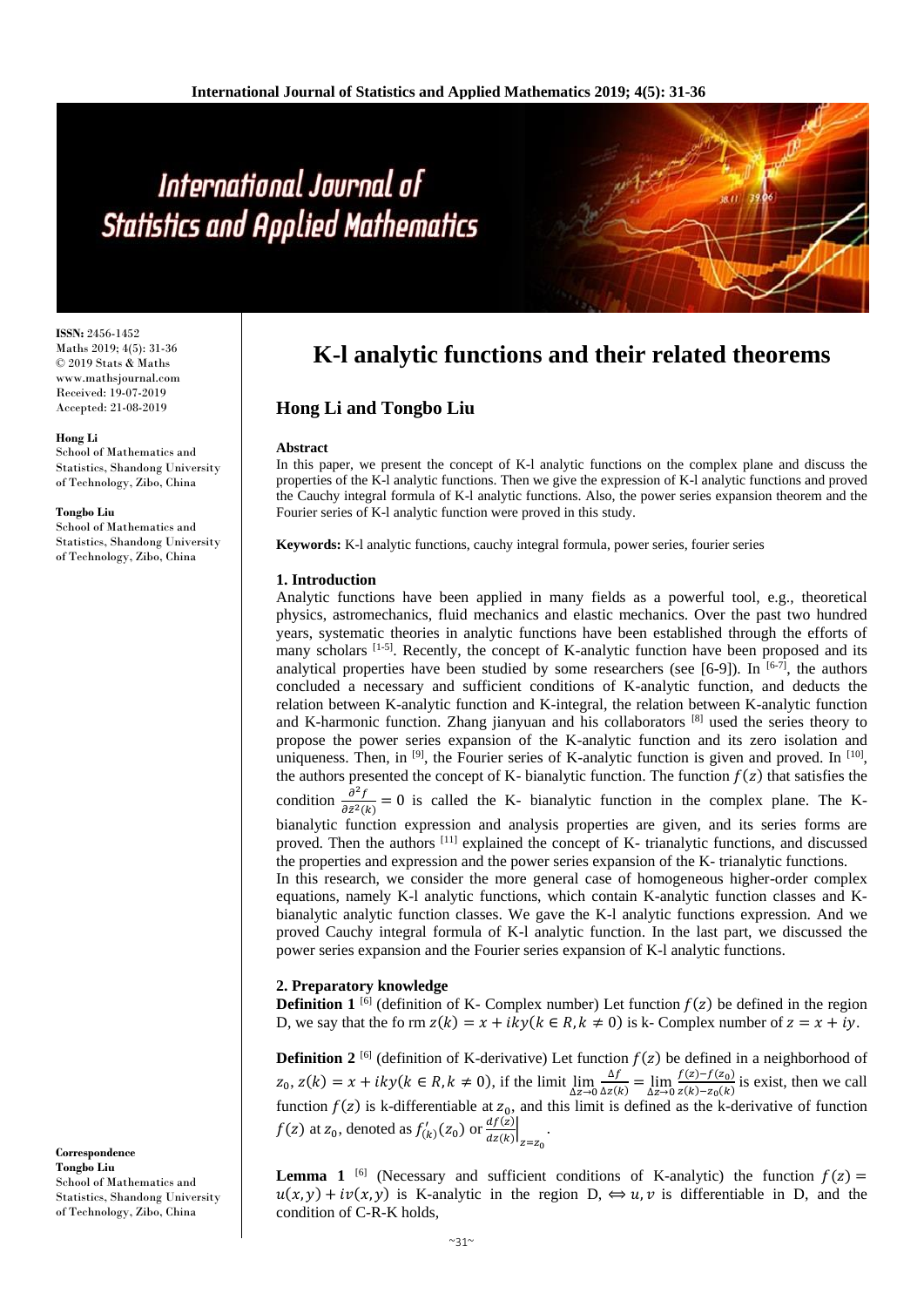where condition C-R-K is :  $\begin{cases} u_x = v_y/k \\ u_y = v_y/k \end{cases}$  $v_x = -\frac{v_y}{x}$  (u(x, y), v(x, y) are binary real functions).

Let  $\frac{\partial}{\partial \bar{z}(k)} = \frac{\partial}{\partial z}$  $\frac{\partial}{\partial x} + \frac{i}{k}$ k ∂  $\frac{\partial}{\partial y}$ , where  $\bar{z}(k)$  is the complex conjugate of  $z(k)$ . Then the complex form of function C-R-K is  $\frac{\partial f}{\partial \bar{z}(k)} = 0$  [10].

**Lemma 2** [8] (power series expansion of K-analytic) Suppose function  $f(z)$  is K-analytic in the region D, and  $B(k):(z$  $a)(k)$  <  $R \subset D$ , we have

$$
f(z) = \sum c_n (z - a)^n (k), z \in B(k),
$$

Where

$$
c_n = \frac{1}{2\pi i} \int_{\Gamma_\rho} \frac{f(\zeta)}{(\zeta - a)^{n+1}(k)} d\zeta(k) = \frac{f^n(a)}{n!},
$$

 $(\Gamma_{\rho}: |(z-a)(k)| = \rho, 0 < \rho < R, n = 0,1,2,...)$ , and the expansion is unique.

# **3. K-l analytic functions and their related theorems**

**Definition 3** (definition of K-l analytic function) Let D is a region on the complex plane, the function  $f(z)$  is a complex function defined in the region D and has a *l*-th derivative  $\frac{\partial^l f}{\partial z^l}$  $\frac{\partial^2 f}{\partial \bar{z}^l(k)}$ ,  $(l = 1,2,3 \cdots, \bar{z}(k) \in D)$ . If a given function  $f(z)$  satisfies

$$
\frac{\partial^l f}{\partial \bar{z}^l(k)} = \frac{\partial}{\partial \bar{z}(k)} \left( \frac{\partial^{(l-1)} f}{\partial \bar{z}^{(l-1)}(k)} \right) = 0,
$$

then  $f(z)$  is called K-l analytic function in D. We use  $F(D_l(k))$  to represent the set of all K-l analytic functions in D. In particular, when  $l = 1$ ,  $f(z)$  is the K-analytic function defined in text <sup>[6]</sup>. When  $l = 2$ ,  $f(z)$  is the K- bianalytic function defined in [10]. For the above definition we have the following four propositions.

**Proposition 1** If  $f(z) \in F(D_l(k))$ , then  $\frac{\partial f}{\partial \bar{z}(k)} \in F(D_{l-1}(k))$ , and vice versa.

**Proposition 2** If  $f(z) \in F(D_l(k))$ , then  $\frac{\partial^{(l-1)}f}{\partial z^2}$  $\frac{\partial^{(k-1)}}{\partial \bar{z}^{2(l-1)}(k)} \in F(D_1(k))$ , and vice versa.

**Proposition 3** Both set of the K-analytic functions and set of the K- bianalytical functions are a subset of the K-l analytic functions, that is $F(D_1(k)) \subset F(D_2(k)) \subset \cdots \subset F(D_l(k)) \subset \cdots$ .

**Proposition 4** If function  $f(z) \in F(D_1(k))$ , and  $\varphi(z)$  is an arbitrary K- analytic function, then  $f(z)\varphi(z)$  is K-l analytic in D.

**Proof :** Under assumptions we can know  $\frac{\partial^l f}{\partial s^l}$  $\frac{\partial^l f}{\partial \bar{z}^l(k)} = 0$ , and  $\frac{\partial \varphi}{\partial \bar{z}(k)} = 0$ , we conclude that

$$
\frac{\partial}{\partial \bar{z}(k)}\big(f(z)\varphi(z)\big) = \frac{\partial f}{\partial \bar{z}(k)}\varphi(z) + f(z)\frac{\partial \varphi}{\partial \bar{z}(k)} = \frac{\partial f}{\partial \bar{z}(k)}\varphi(z).
$$

Thus there is

$$
\frac{\partial^2}{\partial \bar{z}^2(k)}\big(f(z)\varphi(z)\big) = \frac{\partial}{\partial \bar{z}(k)}\left(\frac{\partial f}{\partial \bar{z}(k)}\varphi(z)\right) = \frac{\partial^2 f}{\partial \bar{z}^2(k)}\varphi(z),
$$

And

$$
\frac{\partial^3}{\partial \bar{z}^3(k)}(f(z)\varphi(z)) = \frac{\partial}{\partial \bar{z}(k)}\left(\frac{\partial^2 f}{\partial \bar{z}^2(k)}\varphi(z)\right) = \frac{\partial^3 f}{\partial \bar{z}^3(k)}\varphi(z) + \frac{\partial^2 f}{\partial \bar{z}^2(k)}\frac{\partial \varphi}{\partial \bar{z}(k)} = \frac{\partial^3 f}{\partial \bar{z}^3(k)}\varphi(z)
$$
\n
$$
\frac{\partial^l}{\partial \bar{z}^l(k)}(f(z)\varphi(z)) = \frac{\partial^l f}{\partial \bar{z}^l(k)}\varphi(z) = 0.
$$

Then we can know that  $f(z)\varphi(z)$  is K-l analytic in D.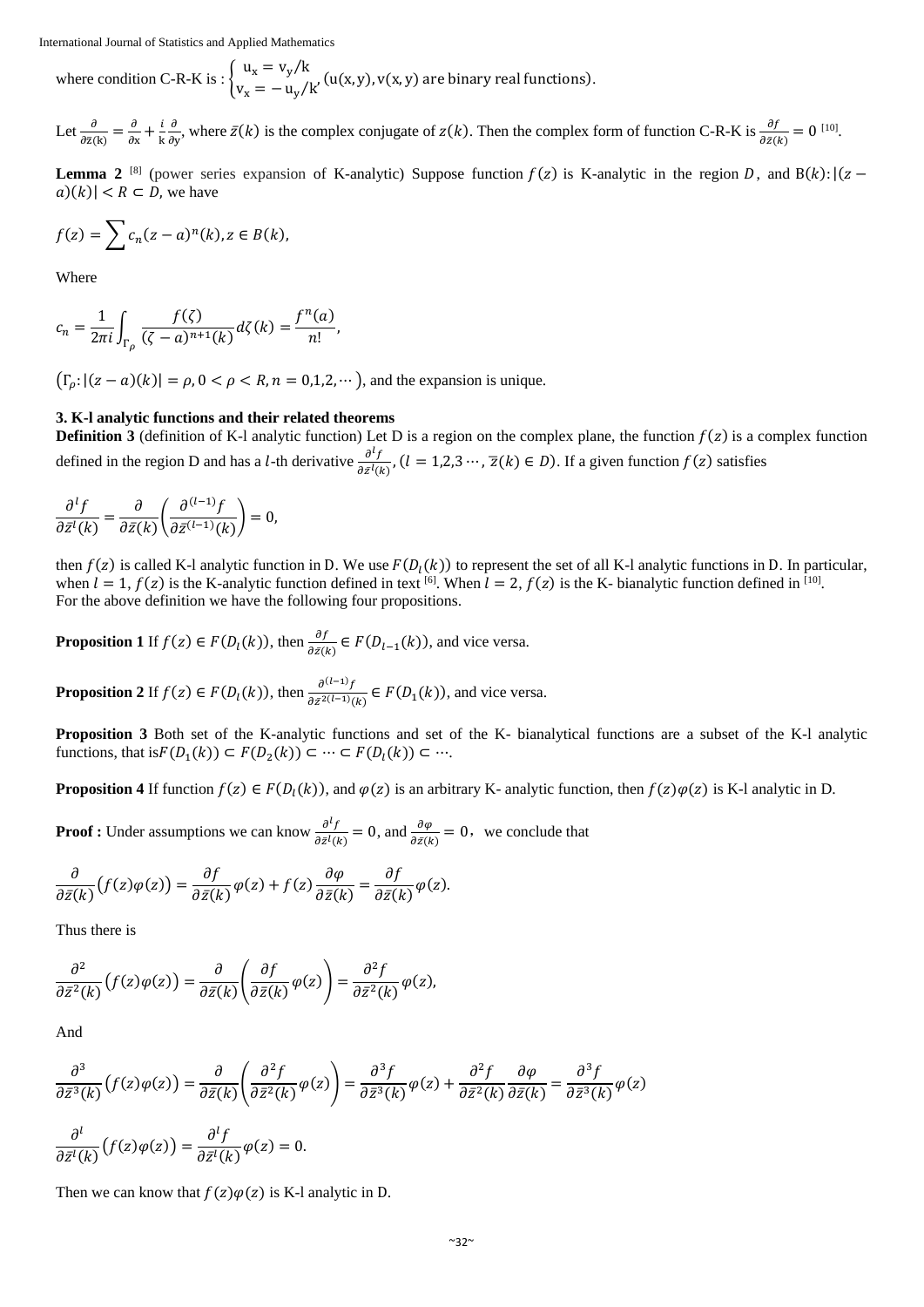**Theorem 1** (expansion of K-l analytic functions) If function  $f(z) \in F(D<sub>1</sub>(k))$ , then the following is established

$$
f(z) = \sum_{m=0}^{l-1} \bar{z}^m(k) \cdot \varphi_m(z),
$$
 (1)

where  $\varphi_m(z)(m = 0,1,2,\dots, l-1)$  is arbitrary K-analytic function in the region D.

### **Proof:** (*Mathematical induction*)

Base case: When  $l = 1$ ,  $\frac{\partial f(z)}{\partial z (l)}$  $\frac{\partial f(z)}{\partial \bar{z}(k)} = 0$ . Show that  $f(z)$  is arbitrary k - analytic function. Formula (1) is easily seen to be true. When  $l = 2$ ,  $f(z)$  is the k- bianalytic analytic function in reference [10], whose expression has been proved to be

$$
f(z) = \bar{z}(k)\varphi_1(z) + \varphi_0(z),
$$

 $\varphi_0(z)$ ,  $\varphi_1(z)$  are K- analytic functions in D

Inductive step: Assume formula (1) holds, for  $l = n$ ,  $\frac{\partial^{n} f(z)}{\partial z \partial x}$  $\frac{\partial f(z)}{\partial \bar{z}^n(k)} = 0$ , i.e.,

$$
f(z) = \bar{z}^{n-1}(k)\varphi_{n-1}(z) + \bar{z}^{n-2}(k)\varphi_{n-2}(z) + \dots + \varphi_0(z)
$$

Then if  $l = n + 1$ , then  $\frac{\partial^{n+1} f(z)}{\partial z^n}$  $\frac{\partial^{n+1} f(z)}{\partial \bar{z}^{n+1}(k)} = \frac{\partial}{\partial \bar{z}(k)}$  $\frac{\partial}{\partial \bar{z}(k)} \left( \frac{\partial^n f(z)}{\partial \bar{z}^n(k)} \right)$  $\left(\frac{\partial^n f(z)}{\partial \bar{z}^n(k)}\right) = 0$ . Indicate that  $\frac{\partial^n f(z)}{\partial \bar{z}^n(k)}$  $\frac{\partial f(z)}{\partial \bar{z}^n(k)}$  is a K - analytic function.

Let  
\n
$$
\varphi_n^*(z) = \frac{\partial^n f(z)}{\partial \bar{z}^n(k)},
$$
\n(2)

we write  $f_1(z) = \frac{1}{n}$  $\frac{1}{n!}\bar{z}^n(k)\cdot\varphi_n^*(z)$ . Then  $\frac{\partial^{n+1}f_1(z)}{\partial \bar{z}^{n+1}(k)}$  $\frac{\partial^{n+1} I_1(z)}{\partial \bar{z}^{n+1}(k)} = 0$ , i.e.,  $\big(f_1(z)\big)$  is the K-(n+1) analytic function, and there are

$$
\frac{\partial^n f_1(z)}{\partial \bar{z}^n(k)} = \varphi_n^*(z) \tag{3}
$$

Subtracting (3) from (2) is obtained

$$
\frac{\partial^n\big(f(z)-f_1(z)\big)}{\partial \bar{z}^n(k)}=0,
$$

So  $(f(z) - f_1(z))$  is the K-n analytic function. Using the induction hypothesis, we can get:

$$
f(z) = \frac{1}{n!} \bar{z}^n(k)\varphi_n^*(z) + \bar{z}^{n-1}(k)\varphi_{n-1}(z) + \bar{z}^{n-2}(k)\varphi_{n-2}(z) + \dots + \varphi_0(z)
$$
  
=  $\bar{z}^n(k)\varphi_n(z) + \bar{z}^{n-1}(k)\varphi_{n-1}(z) + \bar{z}^{n-2}\bar{z}(k)\varphi_{n-2}(z) + \dots + \varphi_0(z),$ 

where  $\varphi_n(z) = \frac{1}{n}$  $\frac{1}{n!} \varphi_n^*(z)$ . Thereby showing that indeed formula (1) holds.

**Theorem 2** (integral formula of K-l analytic functions) Let D be the region bounded by a closed curve C, if function  $f(z)$  is K-l analytic in D, and  $f(z)$ ,  $\frac{\partial f}{\partial z}$  $\frac{\partial f}{\partial \bar{z}(k)}$  are continuous on  $\bar{D} = D + C$ , then

$$
f(z) = \frac{1}{2\pi i} \int_C \frac{f(\zeta)}{(\zeta - z)(k)} d\zeta(k) - \frac{1}{2\pi i} \sum_{m=1}^{l-1} \sum_{j=0}^{l-m-1} \frac{(-1)^j}{m!j!} \int_C \frac{\bar{z}^j(k) \cdot (\overline{\zeta(k)}^m - \overline{z(k)}^m)}{(\zeta - z)(k)} \frac{\partial^{m+j}f}{\partial \bar{z}^{m+j}(k)} d\zeta(k),\tag{4}
$$

where  $z \in D$ .

**Proof:** According to formula (1) and Cauchy integral formula of K- analytic function <sup>[7]</sup>, we have

$$
f(z) = \sum_{m=0}^{l-1} \bar{z}^{m}(k) \cdot \varphi_{m}(z) = \sum_{m=0}^{l-1} \bar{z}^{m}(k) \cdot \frac{1}{2\pi i} \int_{c} \frac{\varphi_{m}(\zeta)}{(\zeta - z)(k)} d\zeta(k)
$$

$$
= \frac{1}{2\pi i} \sum_{m=0}^{l-1} \int_{c} \frac{\bar{z}^{m}(k)\varphi_{m}(\zeta)}{(\zeta - z)(k)} d\zeta(k)
$$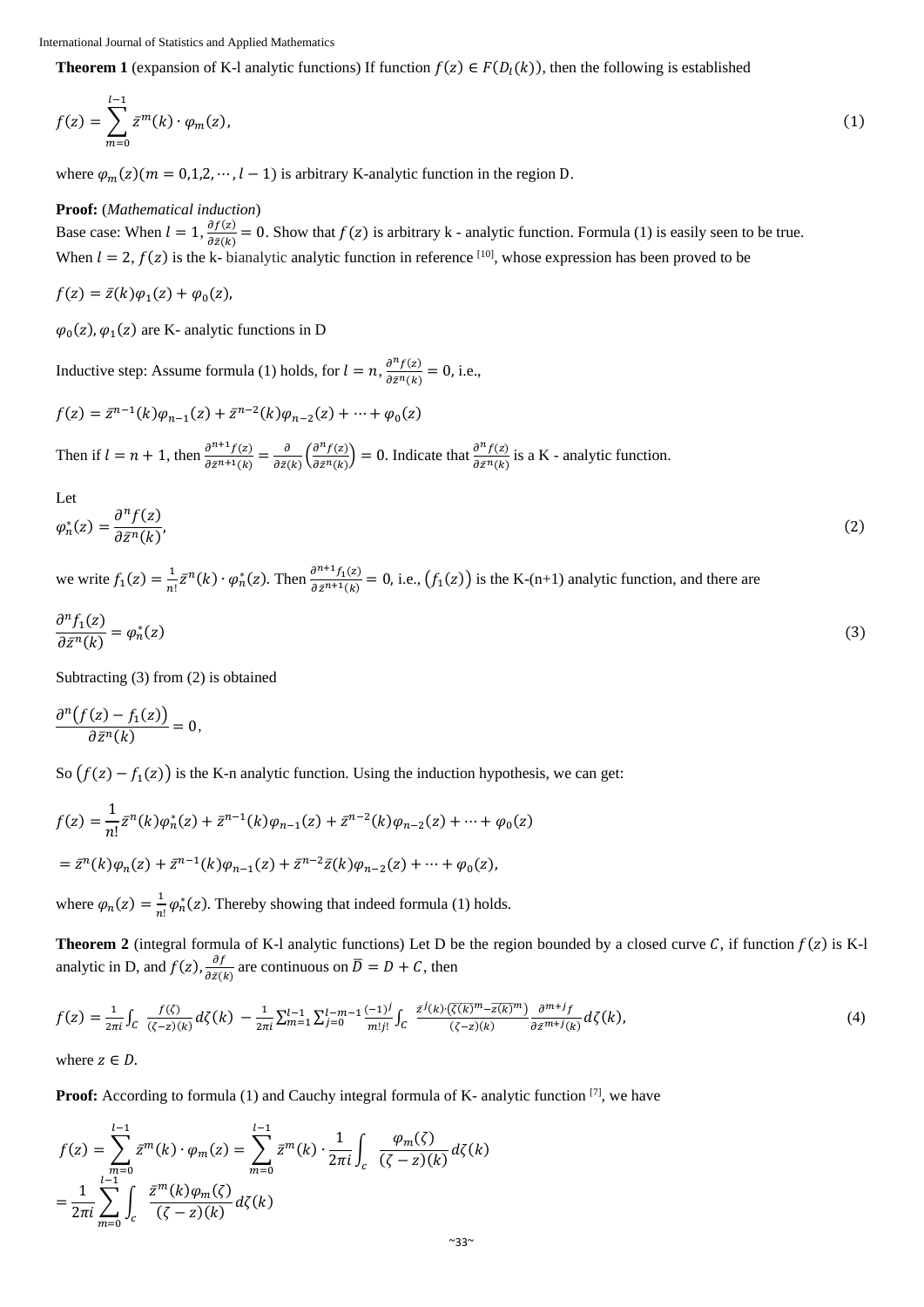International Journal of Statistics and Applied Mathematics

$$
= \frac{1}{2\pi i} \int_{c} \frac{\varphi_{0}(\zeta)}{(\zeta - z)(k)} d\zeta(k) + \frac{1}{2\pi i} \sum_{m=1}^{l-1} \int_{c} \frac{\bar{z}^{m}(k)\varphi_{m}(\zeta)}{(\zeta - z)(k)} d\zeta(k)
$$
  
\n
$$
= \frac{1}{2\pi i} \int_{c} \frac{\varphi_{0}(\zeta)}{(\zeta - z)(k)} d\zeta(k) + \frac{1}{2\pi i} \sum_{m=1}^{l-1} \int_{c} \frac{\bar{\zeta}^{m}(k)\varphi_{m}(\zeta)}{(\zeta - z)(k)} d\zeta(k) - \frac{1}{2\pi i} \sum_{m=1}^{l-1} \int_{c} \frac{\bar{\zeta}^{m}(k) - \bar{z}^{m}(k)}{(\zeta - z)(k)} \varphi_{m}(\zeta) d\zeta(k)
$$
  
\n
$$
= \frac{1}{2\pi i} \int_{c} \frac{f(\zeta)}{(\zeta - z)(k)} d\zeta(k) - \frac{1}{2\pi i} \sum_{m=1}^{l-1} \int_{c} \frac{\bar{\zeta}^{m}(k) - \bar{z}^{m}(k)}{(\zeta - z)(k)} \varphi_{m}(\zeta) d\zeta(k).
$$

On the one hand, we take the  $m$ th,  $(m + 1)$ th, … *I*th derivative of both sides of equation (1) with respect to  $\bar{z}$ , we have

$$
\varphi_m(\zeta) = \frac{1}{m!} \sum_{j=0}^{l-m-1} \frac{(-1)^j \bar{z}^j(k)}{j!} \cdot \frac{\partial^{m+j} f}{\partial \bar{z}^{m+j}(k)}, m = 1, 2, \dots, l-1.
$$

Then the formula (4) is established.

By Theorem 1, we can get the power series expansion theorem of K-l analytic functions.

**Theorem 3** (Taylor series of K-l analytic functions) If  $f(z)$  is a K-l analytic function in the region D, and  $B(k): |(z - a)(k)| <$  $R \subset D$ , for  $\forall a \in D$ , then  $f(z)$  can be expanded into power series in D

$$
f(z) = \sum_{n=0}^{+\infty} \sum_{m=0}^{l-1} c_{nm} \bar{z}^m(k) \cdot (z - a)^n(k), z \in B(k),
$$
 (5)

where

$$
c_{nm} = \frac{1}{2\pi i} \int_{\Gamma_{\rho}} \frac{\varphi_m}{(\zeta - a)^{n+1}(k)} d\zeta(k), \quad (n = 0, 1, 2 \cdots), \tag{6}
$$

 $(\Gamma_{\rho}: |(z-a)(k)| = \rho, 0 < \rho < R, n = 0,1,2,...)$ , and the expansion is unique.

**Proof:** According to theorem 1, we have (1), where  $\varphi_m(z)$ ,  $m = 0,1,2,\dots, l-1$ , is a K-analytic function in D. The following formula obtained by the power series expansion of the K-analytic function (Lemma 2)

$$
\varphi_m(z) = \sum_{n=0}^{+\infty} c_{nm}(z-a)^n(k), z \in B(k), m = 0,1,2,\dots, l-1,
$$

where  $c_{nm} = \frac{1}{2\pi i} \int_{\Gamma_\rho} \frac{\varphi_m}{(\zeta - a)^{n+1}}$  $\int_{\Gamma_{\rho}} \frac{\varphi_m}{(\zeta - a)^{n+1}(k)} d\zeta(k)$ ,  $(n = 0, 1, 2 \cdots).$ 

So, we have  $+\infty$   $l-1$ 

$$
f(z) = \sum_{n=0}^{+\infty} \sum_{m=0}^{l-1} c_{nm} \bar{z}^m(k) \cdot (z-a)^n(k), z \in B(k).
$$

It is obvious that the expansion (5) is unique from the uniqueness of the power series expansion of the K-analytic function. Theorem is proved.

**Theorem 4** (Fourier series of K-l analytic functions) Suppose function  $f(z)$  is K-l analytic in the region D, and B(k):  $|(z |a|(k)| < R \subset D$ ,  $(\forall a \in D)$ , then we have

$$
f(z) = \sum_{m=0}^{l-1} \frac{\rho^m}{2} (\alpha_{0m} + i\beta_{0m}) (\cos m\theta - i \sin m\theta) + \sum_{n=1}^{+\infty} \sum_{m=0}^{l-1} \rho^m (\alpha_{nm} + i\beta_{nm}) (\cos(n-m)\theta + i \sin(n-m)\theta).
$$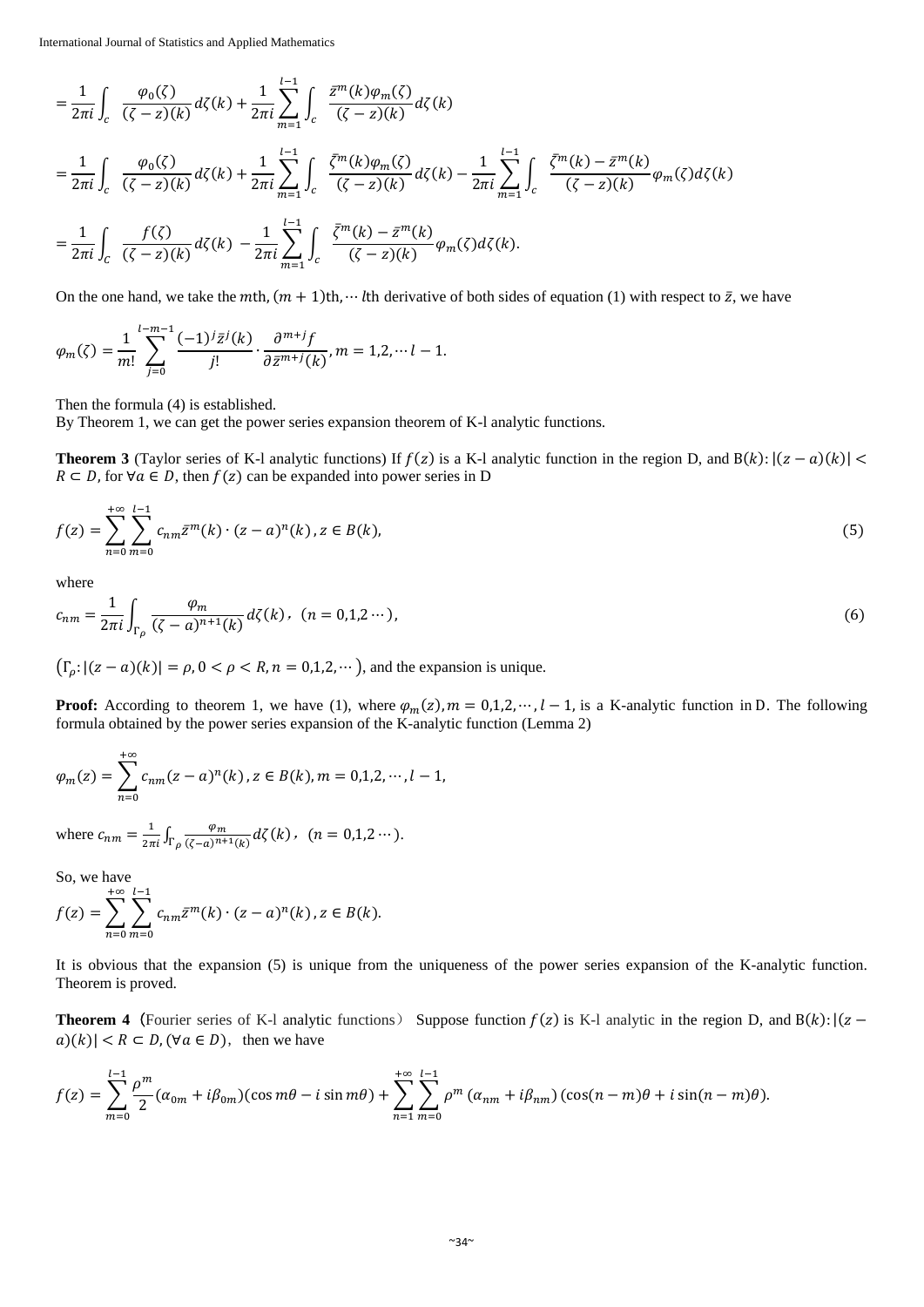International Journal of Statistics and Applied Mathematics

Where

$$
\alpha_0 = \frac{1}{2\pi} \int_{-\pi}^{\pi} u(\rho, \theta) d\theta
$$
  
\n
$$
\beta_0 = \frac{1}{2\pi} \int_{-\pi}^{\pi} v(\rho, \theta) d\theta
$$
  
\n
$$
\alpha_n = \frac{1}{\pi} \int_{-\pi}^{\pi} v(\rho, \theta) \sin n\theta d\theta = \frac{1}{\pi} \int_{-\pi}^{\pi} u(\rho, \theta) \cos n\theta d\theta, (n = 1, 2, \cdots)
$$
  
\n
$$
\beta_n = \frac{1}{\pi} \int_{-\pi}^{\pi} v(\rho, \theta) \cos n\theta d\theta = \frac{1}{\pi} \int_{-\pi}^{\pi} u(\rho, \theta) \sin n\theta d\theta, (n = 1, 2, \cdots)
$$

and the expansion is unique.

**Proof**: Because function  $f(z)$  is K-l analytic in D, form (5) and (6) are established. In  $\Gamma_{\rho}$ :  $|(z - a)(k)| = \rho$ , suppose ( $z$  $a)(k) = \rho e^{i\theta} (0 \lt \rho \lt R)$ , then  $(z - a)^n (k) = \rho^n e^{in\theta} dz(k) = i \rho e^{i\theta} d\theta$ , thus (6) is

$$
c_{nm} = \frac{1}{2\pi i} \int_{\Gamma_{\rho}} \frac{\varphi_m}{(z-a)^{n+1}(k)} dz(k) = \frac{1}{2\pi i} \int_{-\pi}^{\pi} \frac{\varphi_m}{\rho^{n+1} e^{i(n+1)\theta}} i\rho e^{i\theta} d\theta
$$

$$
= \frac{1}{2\pi \rho^n} \int_{-\pi}^{\pi} \varphi_m e^{-in\theta} d\theta \tag{7}
$$

When  $n \ge 1$ , we can see that  $\varphi_m \cdot z^{n-1}$  is K- analytic in D, we have  $\int_{\Gamma_\rho} \varphi_m z^{n-1} dz(k) = 0$ , i.e.,  $\int_{-\pi}^{\pi} \varphi_m i \rho^n e^{in\theta} d\theta = 0$ , and so we obtain

$$
0 = \frac{1}{2\pi\rho^n} \int_{-\pi}^{\pi} \varphi_m i e^{in\theta} d\theta. \tag{8}
$$

Add form  $(7)$  to form  $(8)$ , we have

$$
c_{nm} = \frac{1}{\pi \rho^n} \int_{-\pi}^{\pi} \varphi_m \cos n\theta \, d\theta. \tag{9}
$$

Subtracting (7) from (8) is obtained.

$$
c_{nm} = \frac{-i}{\pi \rho^n} \int_{-\pi}^{\pi} \varphi_m \sin n\theta \, d\theta. \tag{10}
$$

Let  $\varphi_m = u_m(\rho, \theta) + iv_m(\rho, \theta)$ , by (7'), (8') we have

$$
c_{nm}\rho^n = \frac{1}{\pi} \int_{-\pi}^{\pi} u_m(\rho, \theta) \cos n\theta \, d\theta + \frac{i}{\pi} \int_{-\pi}^{\pi} v_m(\rho, \theta) \cos n\theta \, d\theta,
$$
  

$$
= \frac{1}{\pi} \int_{-\pi}^{\pi} (u_m(\rho, \theta) - u_m(\rho, \theta)) \, d\theta + \frac{i}{\pi} \int_{-\pi}^{\pi} v_m(\rho, \theta) \cos n\theta \, d\theta,
$$

$$
c_{nm}\rho^n=\frac{1}{\pi}\int_{-\pi}^{\pi}v_m(\rho,\theta)\sin n\theta\,d\theta+\frac{-i}{\pi}\int_{-\pi}^{\pi}u_m(\rho,\theta)\sin n\theta\,d\theta.
$$

Let  $c_{nm}\rho^n = \alpha_{nm} + i\beta_{nm}$ , then

$$
\alpha_{nm} = \frac{1}{\pi} \int_{-\pi}^{\pi} u_m(\rho, \theta) \cos n\theta \, d\theta = \frac{1}{\pi} \int_{-\pi}^{\pi} v_m(\rho, \theta) \sin n\theta \, d\theta,
$$

$$
\beta_{nm} = \frac{1}{\pi} \int_{-\pi}^{\pi} v_m(\rho, \theta) \cos n\theta \, d\theta = -\frac{1}{\pi} \int_{-\pi}^{\pi} u_m(\rho, \theta) \sin n\theta \, d\theta.
$$

When  $n = 0$ , directly derived from (7) formula